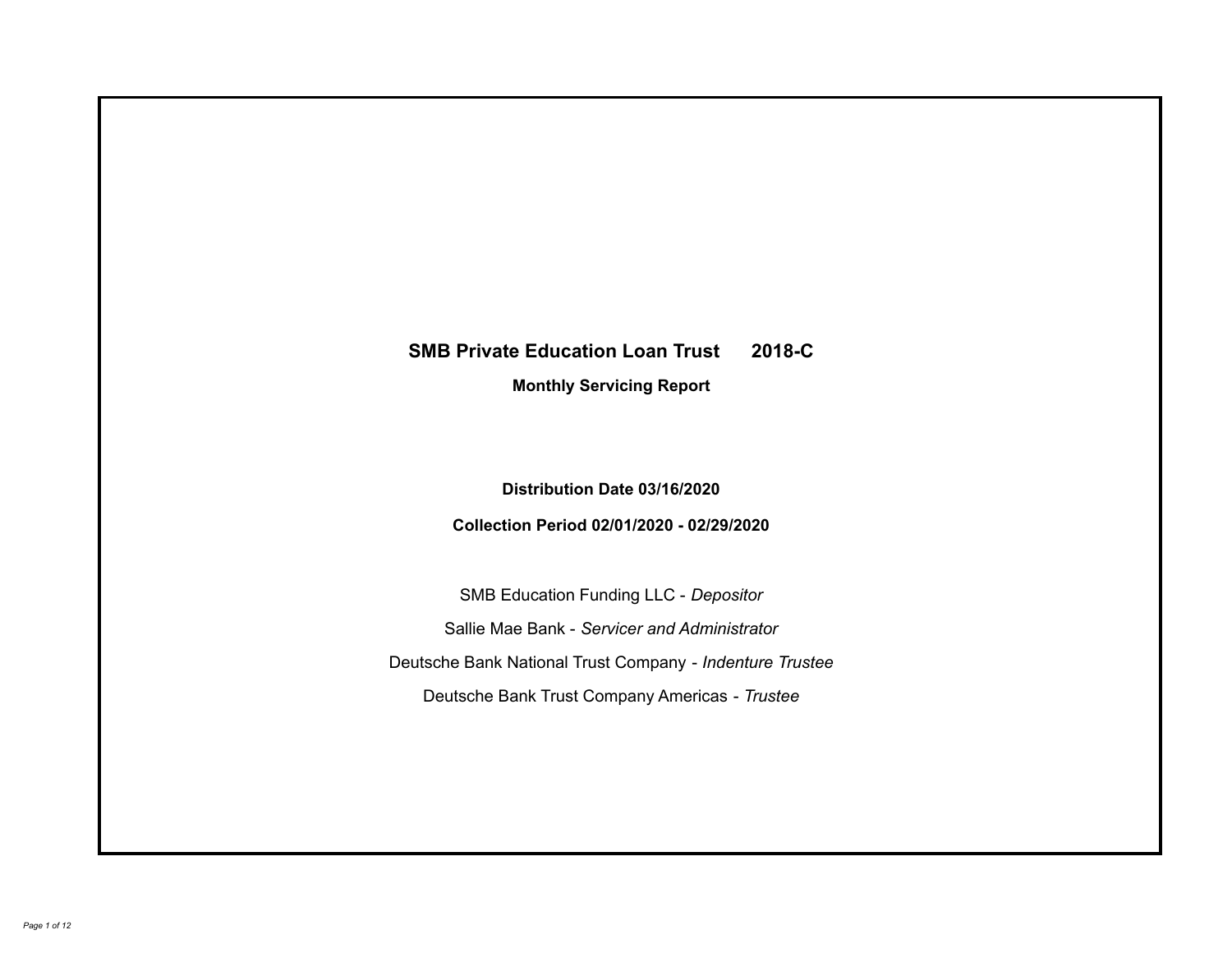| Α | <b>Student Loan Portfolio Characteristics</b>   |                                              | Settlement Date<br>09/19/2018 | 01/31/2020            | 02/29/2020            |
|---|-------------------------------------------------|----------------------------------------------|-------------------------------|-----------------------|-----------------------|
|   | <b>Principal Balance</b>                        |                                              | \$557,492,029.76              | \$460,888,447.70      | \$453,795,272.30      |
|   | Interest to be Capitalized Balance              |                                              | 38,025,828.51                 | 31,318,666.77         | 30,856,792.41         |
|   | Pool Balance                                    |                                              | \$595,517,858.27              | \$492,207,114.47      | \$484,652,064.71      |
|   | Weighted Average Coupon (WAC)                   |                                              |                               |                       |                       |
|   |                                                 | WAC1 (Contractual Interest Rate on the Loan) | 9.74%                         | 9.44%                 | 9.43%                 |
|   |                                                 | WAC2 (Average of Applicable Interest Rate)   | 9.70%                         | 9.39%                 | 9.38%                 |
|   | WAC3 (Average of Actual Interest Rate)          |                                              | 9.62%                         | 9.31%                 | 9.30%                 |
|   | Weighted Average Remaining Term                 |                                              | 137.72                        | 132.30                | 132.09                |
|   | Number of Loans                                 |                                              | 48,318                        | 40,276                | 39,687                |
|   | Number of Borrowers<br>Pool Factor              |                                              | 46,914                        | 39,184<br>0.826519487 | 38,616<br>0.813832966 |
|   | Since Issued Total Constant Prepayment Rate (1) |                                              |                               | 12.04%                | 12.17%                |
|   |                                                 |                                              |                               |                       |                       |
| B | <b>Debt Securities</b>                          | Cusip/Isin                                   | 02/18/2020                    |                       | 03/16/2020            |
|   | A <sub>1</sub>                                  | 78449QAA5                                    | \$25,642,022.73               |                       | \$16,354,344.49       |
|   | A <sub>2</sub> A                                | 78449QAB3                                    | \$219,000,000.00              |                       | \$219,000,000.00      |
|   | A2B                                             | 78449QAC1                                    | \$108,000,000.00              |                       | \$108,000,000.00      |
|   | B                                               | 78449QAD9                                    | \$40,000,000.00               |                       | \$40,000,000.00       |
|   |                                                 |                                              |                               |                       |                       |
| C | <b>Certificates</b>                             | <b>Cusip/Isin</b>                            | 02/18/2020                    |                       | 03/16/2020            |
|   | Residual                                        | 78449Q107                                    | \$100,000.00                  |                       | \$100,000.00          |
|   |                                                 |                                              |                               |                       |                       |
| D | <b>Account Balances</b>                         |                                              | 02/18/2020                    |                       | 03/16/2020            |
|   | Reserve Account Balance                         |                                              | \$1,508,827.00                |                       | \$1,508,827.00        |
|   |                                                 |                                              |                               |                       |                       |
| E | <b>Asset / Liability</b>                        |                                              | 02/18/2020                    |                       | 03/16/2020            |
|   | Overcollateralization Percentage                |                                              | 20.23%                        |                       | 20.90%                |
|   | Specified Overcollateralization Amount          |                                              | \$123,051,778.62              |                       | \$121,163,016.18      |
|   | <b>Actual Overcollateralization Amount</b>      |                                              | \$99,565,091.74               |                       | \$101,297,720.22      |

(1) For additional information, see 'Since Issued CPR Methodology' found on page 11 of this report.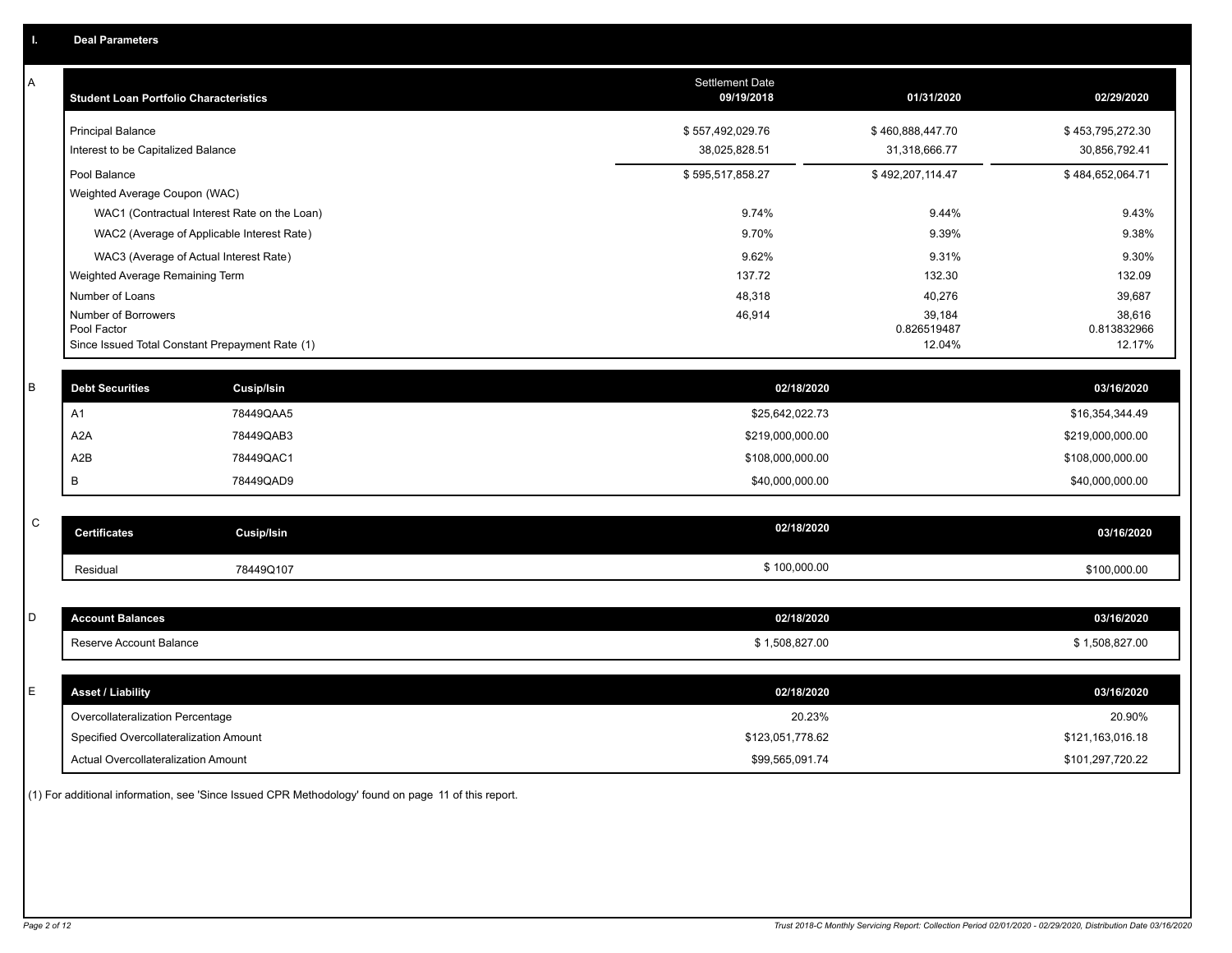### **II. 2018-C Trust Activity 02/01/2020 through 02/29/2020**

| A | <b>Student Loan Principal Receipts</b>                           |                 |  |
|---|------------------------------------------------------------------|-----------------|--|
|   | <b>Borrower Principal</b>                                        | 8,100,236.92    |  |
|   | <b>Consolidation Activity Principal</b>                          | 0.00            |  |
|   | Seller Principal Reimbursement                                   | 216.65          |  |
|   | Servicer Principal Reimbursement                                 | 0.00            |  |
|   | Delinquent Principal Purchases by Servicer                       | 0.00            |  |
|   | <b>Other Principal Deposits</b>                                  | 96,289.44       |  |
|   | <b>Total Principal Receipts</b>                                  | \$8,196,743.01  |  |
| В | <b>Student Loan Interest Receipts</b>                            |                 |  |
|   | <b>Borrower Interest</b>                                         | 2,329,905.68    |  |
|   | <b>Consolidation Activity Interest</b>                           | 0.00            |  |
|   | Seller Interest Reimbursement                                    | 1.25            |  |
|   | Servicer Interest Reimbursement                                  | 0.00            |  |
|   | Delinquent Interest Purchases by Servicer                        | 0.00            |  |
|   | <b>Other Interest Deposits</b>                                   | 2,915.27        |  |
|   | <b>Total Interest Receipts</b>                                   | \$2,332,822.20  |  |
| C | <b>Recoveries on Realized Losses</b>                             | \$86,603.70     |  |
| D | <b>Investment Income</b>                                         | \$15,696.32     |  |
| Ε | <b>Funds Borrowed from Next Collection Period</b>                | \$0.00          |  |
| F | <b>Funds Repaid from Prior Collection Period</b>                 | \$0.00          |  |
| G | Loan Sale or Purchase Proceeds                                   | \$0.00          |  |
| H | Initial Deposits to Distribution Account                         | \$0.00          |  |
|   | <b>Excess Transferred from Other Accounts</b>                    | \$0.00          |  |
| J | <b>Borrower Benefit Reimbursements</b>                           | \$0.00          |  |
| Κ | <b>Other Deposits</b>                                            | \$0.00          |  |
| L | <b>Other Fees Collected</b>                                      | \$0.00          |  |
| М | <b>AVAILABLE FUNDS</b>                                           | \$10,631,865.23 |  |
| N | Non-Cash Principal Activity During Collection Period             | \$1,103,567.61  |  |
| O | Aggregate Purchased Amounts by the Depositor, Servicer or Seller | \$99,204.71     |  |
| P | Aggregate Loan Substitutions                                     | \$0.00          |  |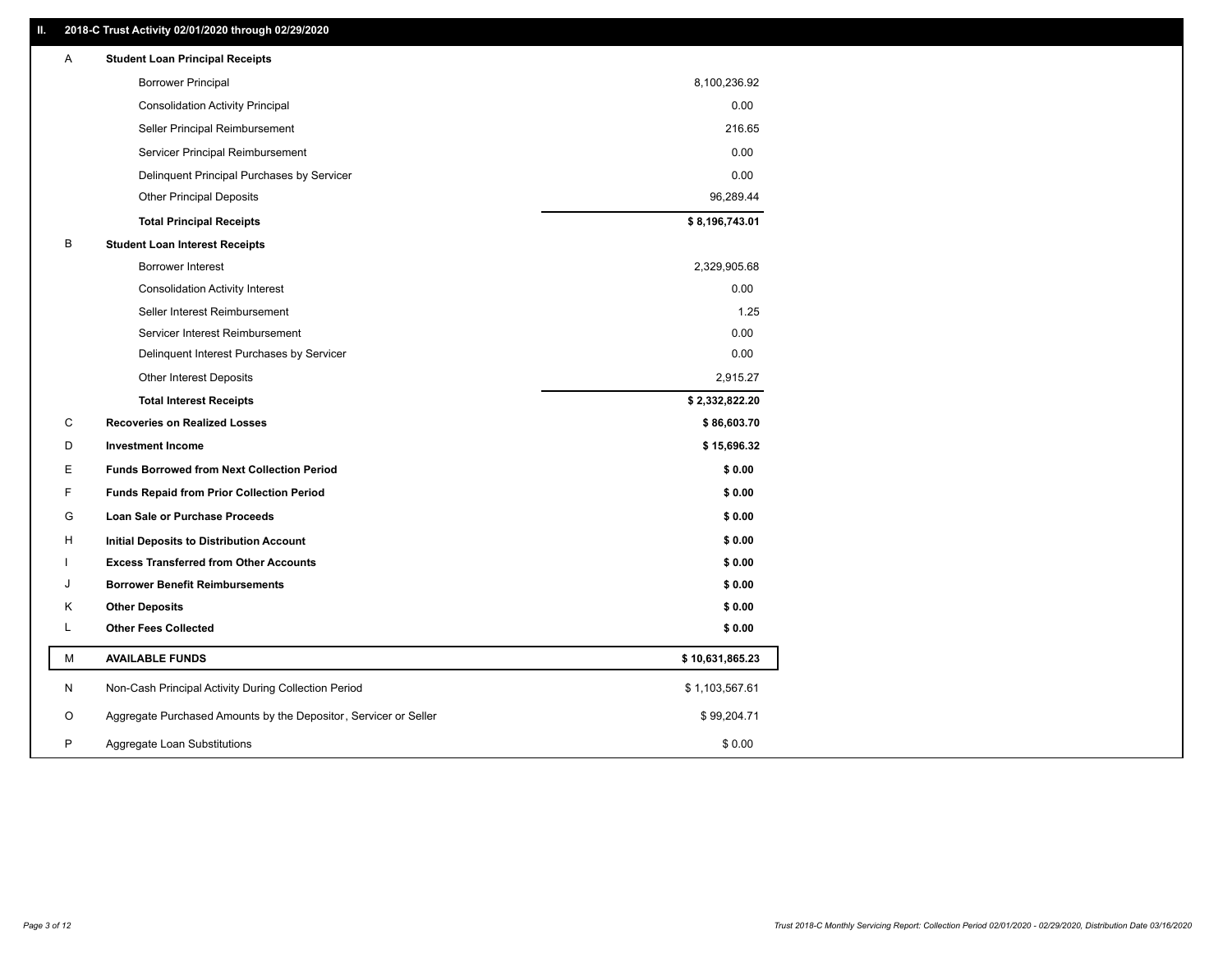|                   |                       |                          |         |                                                           | <b>Loans by Repayment Status</b> |                            |                   |         |                                                                  |                |                            |
|-------------------|-----------------------|--------------------------|---------|-----------------------------------------------------------|----------------------------------|----------------------------|-------------------|---------|------------------------------------------------------------------|----------------|----------------------------|
|                   |                       |                          |         | 02/29/2020                                                |                                  |                            |                   |         | 01/31/2020                                                       |                |                            |
|                   |                       | <b>Wtd Avg</b><br>Coupon | # Loans | Principal and<br><b>Interest Accrued</b><br>to Capitalize | % of Principal                   | % of Loans in<br>Repay (1) | Wtd Avg<br>Coupon | # Loans | <b>Principal and</b><br><b>Interest Accrued</b><br>to Capitalize | % of Principal | % of Loans in<br>Repay (1) |
| INTERIM:          | IN SCHOOL             | 10.32%                   | 4,743   | \$69,249,253.93                                           | 14.288%                          | $-$ %                      | 10.34%            | 4,951   | \$71,624,267.94                                                  | 14.552%        | $-$ %                      |
|                   | <b>GRACE</b>          | 10.21%                   | 1,244   | \$17,048,830.75                                           | 3.518%                           | $-$ %                      | 10.11%            | 1,294   | \$17,644,338.07                                                  | 3.585%         | $-$ %                      |
|                   | <b>DEFERMENT</b>      | 9.98%                    | 1,826   | \$23,262,803.57                                           | 4.800%                           | $-$ %                      | 9.98%             | 1,777   | \$22,360,387.45                                                  | 4.543%         | $-$ %                      |
| <b>REPAYMENT:</b> | <b>CURRENT</b>        | 8.98%                    | 29,982  | \$347,409,473.66                                          | 71.682%                          | 92.620%                    | 8.97%             | 30,108  | \$348,636,460.83                                                 | 70.831%        | 91.607%                    |
|                   | 31-60 DAYS DELINQUENT | 9.94%                    | 459     | \$6,285,168.99                                            | 1.297%                           | 1.676%                     | 10.08%            | 515     | \$7,502,000.67                                                   | 1.524%         | 1.971%                     |
|                   | 61-90 DAYS DELINQUENT | 9.98%                    | 215     | \$3,361,429.15                                            | 0.694%                           | 0.896%                     | 10.02%            | 181     | \$2,365,229.37                                                   | 0.481%         | 0.621%                     |
|                   | > 90 DAYS DELINQUENT  | 10.39%                   | 113     | \$1,482,726.38                                            | 0.306%                           | 0.395%                     | 10.64%            | 106     | \$1,424,252.58                                                   | 0.289%         | 0.374%                     |
|                   | <b>FORBEARANCE</b>    | 9.33%                    | 1,105   | \$16,552,378.28                                           | 3.415%                           | 4.413%                     | 9.51%             | 1,344   | \$20,650,177.56                                                  | 4.195%         | 5.426%                     |
| <b>TOTAL</b>      |                       |                          | 39,687  | \$484,652,064.71                                          | 100.00%                          | 100.00%                    |                   | 40,276  | \$492,207,114.47                                                 | 100.00%        | 100.00%                    |

Percentages may not total 100% due to rounding  $\star$ 

1 Loans classified in "Repayment" include any loan for which interim interest only, \$25 fixed payments or full principal and interest payments are due.

|                         |                                                                                                                                                                                |                          |         |                                                           | <b>Loans by Borrower Status</b> |                                |                          |         |                                                                  |                |                                |
|-------------------------|--------------------------------------------------------------------------------------------------------------------------------------------------------------------------------|--------------------------|---------|-----------------------------------------------------------|---------------------------------|--------------------------------|--------------------------|---------|------------------------------------------------------------------|----------------|--------------------------------|
|                         |                                                                                                                                                                                |                          |         | 02/29/2020                                                |                                 |                                |                          |         | 01/31/2020                                                       |                |                                |
|                         |                                                                                                                                                                                | <b>Wtd Avg</b><br>Coupon | # Loans | Principal and<br><b>Interest Accrued</b><br>to Capitalize | % of Principal                  | % of Loans in<br>P&I Repay (2) | <b>Wtd Avg</b><br>Coupon | # Loans | <b>Principal and</b><br><b>Interest Accrued</b><br>to Capitalize | % of Principal | % of Loans in<br>P&I Repay (2) |
| INTERIM:                | IN SCHOOL                                                                                                                                                                      | 9.80%                    | 9,536   | \$139,107,427.84                                          | 28.703%                         | $-$ %                          | 9.79%                    | 9,915   | \$143,389,398.88                                                 | 29.132%        | $-$ %                          |
|                         | GRACE                                                                                                                                                                          | 9.69%                    | 2,305   | \$31,372,481.29                                           | 6.473%                          | $-$ %                          | 9.61%                    | 2,440   | \$33,486,913.18                                                  | 6.803%         | $-$ %                          |
|                         | <b>DEFERMENT</b>                                                                                                                                                               | 9.66%                    | 3,392   | \$41,755,378.18                                           | 8.616%                          | $-$ %                          | 9.67%                    | 3,289   | \$40,223,545.75                                                  | 8.172%         | $-$ %                          |
| P&I REPAYMENT:          | <b>CURRENT</b>                                                                                                                                                                 | 8.87%                    | 22,604  | \$245,276,203.77                                          | 50.609%                         | 90.037%                        | 8.87%                    | 22,534  | \$243,776,477.36                                                 | 49.527%        | 88.611%                        |
|                         | 31-60 DAYS DELINQUENT                                                                                                                                                          | 9.96%                    | 430     | \$5,901,508.90                                            | 1.218%                          | 2.166%                         | 10.11%                   | 487     | \$7,145,238.01                                                   | 1.452%         | 2.597%                         |
|                         | 61-90 DAYS DELINQUENT                                                                                                                                                          | 10.03%                   | 208     | \$3,234,628.03                                            | 0.667%                          | 1.187%                         | 10.00%                   | 165     | \$2,138,683.62                                                   | 0.435%         | 0.777%                         |
|                         | > 90 DAYS DELINQUENT                                                                                                                                                           | 10.43%                   | 107     | \$1,452,058.42                                            | 0.300%                          | 0.533%                         | 10.65%                   | 102     | \$1,396,680.11                                                   | 0.284%         | 0.508%                         |
|                         | FORBEARANCE                                                                                                                                                                    | 9.33%                    | 1,105   | \$16,552,378.28                                           | 3.415%                          | 6.076%                         | 9.51%                    | 1,344   | \$20,650,177.56                                                  | 4.195%         | 7.506%                         |
| <b>TOTAL</b><br>$\star$ | Percentages may not total 100% due to rounding<br>2 Loans classified in "P&I Repayment" includes only those loans for which scheduled principal and interest payments are due. |                          | 39,687  | \$484,652,064.71                                          | 100.00%                         | 100.00%                        |                          | 40,276  | \$492,207,114.47                                                 | 100.00%        | 100.00%                        |

WAC reflects WAC3 To conform with company standard reporting these sections now include Princial and Interest Accrued to Capitalize .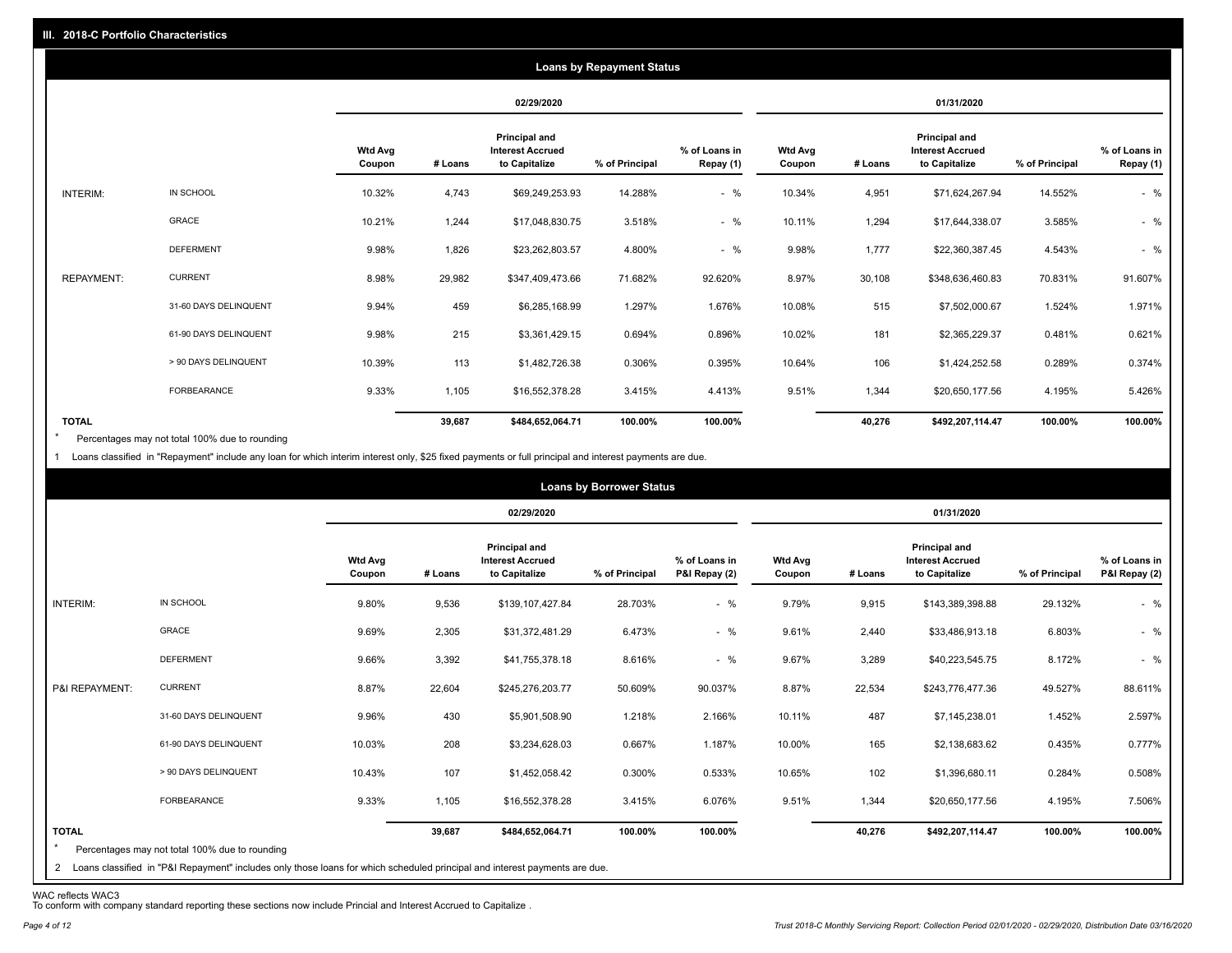|                                                                                                  | 2/29/2020        | 1/31/2020        |  |
|--------------------------------------------------------------------------------------------------|------------------|------------------|--|
| Pool Balance                                                                                     | \$484,652,064.71 | \$492,207,114.47 |  |
| Total # Loans                                                                                    | 39,687           | 40,276           |  |
| Total # Borrowers                                                                                | 38,616           | 39,184           |  |
| Weighted Average Coupon                                                                          | 9.38%            | 9.39%            |  |
| Weighted Average Remaining Term                                                                  | 132.09           | 132.30           |  |
| Percent of Pool - Cosigned                                                                       | 92.8%            | 92.8%            |  |
| Percent of Pool - Non Cosigned                                                                   | 7.2%             | 7.2%             |  |
| Borrower Interest Accrued for Period                                                             | \$3,453,677.25   | \$3,544,493.86   |  |
| Outstanding Borrower Interest Accrued                                                            | \$33,531,183.23  | \$34,128,313.29  |  |
| Gross Principal Realized Loss - Periodic *                                                       | \$451,200.04     | \$620,779.82     |  |
| Gross Principal Realized Loss - Cumulative *                                                     | \$6,301,833.65   | \$5,850,633.61   |  |
| Recoveries on Realized Losses - Periodic                                                         | \$86,603.70      | \$55,776.13      |  |
| Recoveries on Realized Losses - Cumulative                                                       | \$625,910.35     | \$539,306.65     |  |
| Net Losses - Periodic                                                                            | \$364,596.34     | \$565,003.69     |  |
| Net Losses - Cumulative                                                                          | \$5,675,923.30   | \$5,311,326.96   |  |
| Non-Cash Principal Activity - Capitalized Interest                                               | \$1,555,236.02   | \$894,622.62     |  |
| Since Issued Total Constant Prepayment Rate (CPR) (1)                                            | 12.17%           | 12.04%           |  |
| <b>Loan Substitutions</b>                                                                        | \$0.00           | \$0.00           |  |
| <b>Cumulative Loan Substitutions</b>                                                             | \$0.00           | \$0.00           |  |
| <b>Unpaid Servicing Fees</b>                                                                     | \$0.00           | \$0.00           |  |
| <b>Unpaid Administration Fees</b>                                                                | \$0.00           | \$0.00           |  |
| <b>Unpaid Carryover Servicing Fees</b>                                                           | \$0.00           | \$0.00           |  |
| Note Interest Shortfall                                                                          | \$0.00           | \$0.00           |  |
| Loans in Modification                                                                            | \$13,933,173.11  | \$12,626,022.68  |  |
| % of Loans in Modification as a % of Loans in Repayment (P&I)                                    | 5.45%            | 4.96%            |  |
|                                                                                                  |                  |                  |  |
| % Annualized Gross Principal Realized Loss - Periodic as a %<br>of Loans in Repayment (P&I) * 12 | 2.12%            | 2.93%            |  |
| % Gross Principal Realized Loss - Cumulative as a % of<br>Original Pool Balance                  | 1.06%            | 0.98%            |  |

\* In accordance with the Servicer's current policies and procedures, after September 1, 2017 loans subject to bankruptcy claims generally will not be reported as a charged- off unless and until they are delinquent for 120

(1) For additional information, see 'Since Issued CPR Methodology' found on page 11 of this report.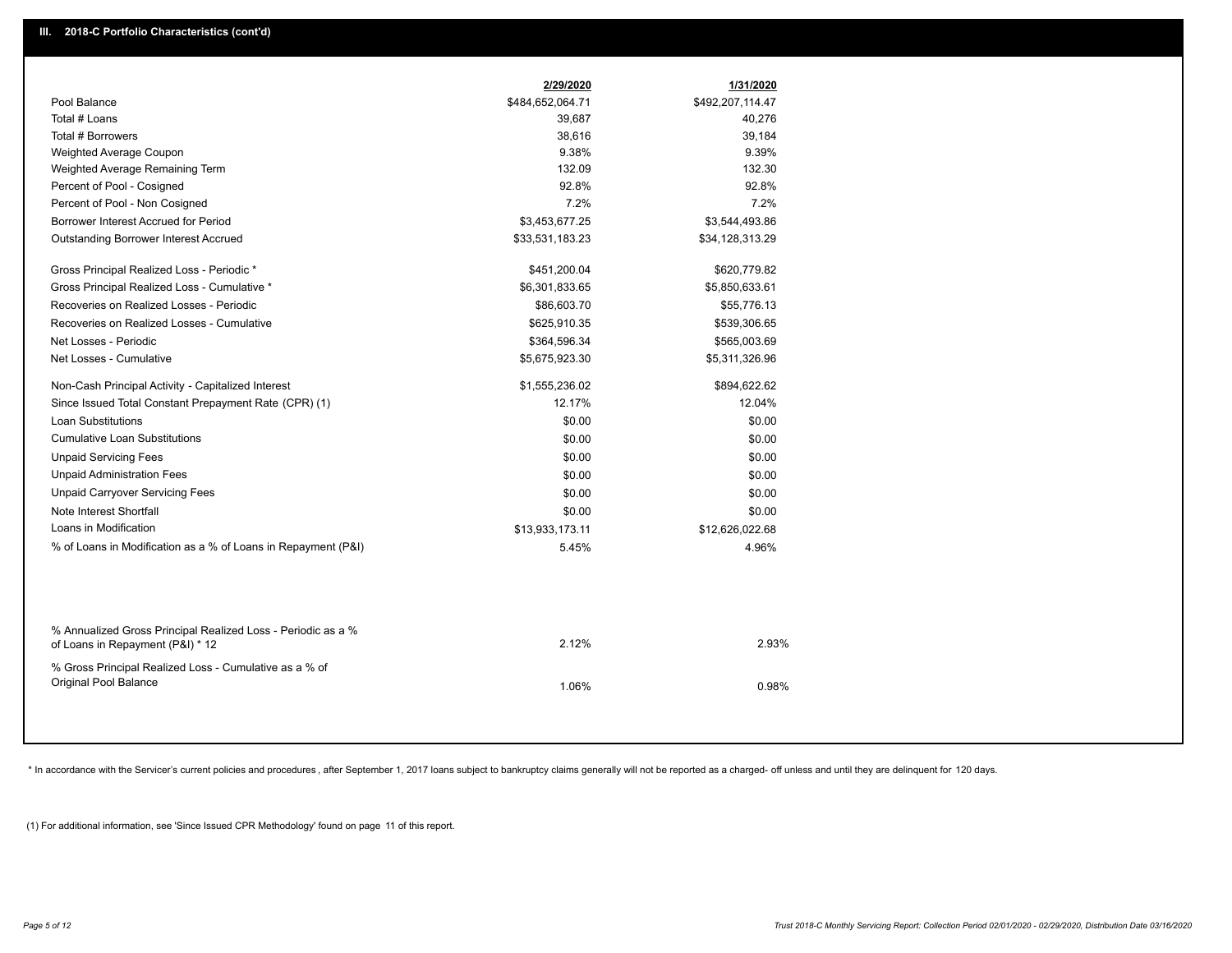#### **Loan Program**  A

|                                    | Weighted<br><b>Average Coupon</b> | # LOANS     | <b>\$ AMOUNT</b> | $%$ *     |
|------------------------------------|-----------------------------------|-------------|------------------|-----------|
| - Smart Option Interest-Only Loans | 8.16%                             | 9,541       | \$90,367,789.90  | 18.646%   |
| - Smart Option Fixed Pay Loans     | 9.35%                             | 9,930       | \$146,555,035.50 | 30.239%   |
| - Smart Option Deferred Loans      | 9.68%                             | 20.216      | \$247,729,239.31 | 51.115%   |
| - Other Loan Programs              | $0.00\%$                          | $\mathbf 0$ | \$0.00           | $0.000\%$ |
| Total                              | 9.30%                             | 39,687      | \$484,652,064.71 | 100.000%  |

\* Percentages may not total 100% due to rounding

B

C

**Index Type**

|                       | Weighted<br><b>Average Coupon</b> | # LOANS  | <b>\$ AMOUNT</b> | $%$ *     |
|-----------------------|-----------------------------------|----------|------------------|-----------|
| - Fixed Rate Loans    | 9.36%                             | 12,519   | \$161,353,194.87 | 33.293%   |
| - LIBOR Indexed Loans | 9.27%                             | 27,168   | \$323,298,869.84 | 66.707%   |
| - Other Index Rates   | $0.00\%$                          | $\Omega$ | \$0.00           | $0.000\%$ |
| <b>Total</b>          | $9.30\%$                          | 39,687   | \$484,652,064.71 | 100.000%  |

\* Percentages may not total 100% due to rounding

## **Weighted Average Recent FICO**

| (2)<br>Wtd Avg Recent FICO Band | # LOANS | <b>S AMOUNT</b>  | $%$ *     |
|---------------------------------|---------|------------------|-----------|
| $0 - 639$                       | 2,894   | \$32,495,187.72  | 6.705%    |
| 640 - 669                       | 2,449   | \$27,582,905.58  | 5.691%    |
| 670 - 699                       | 4,633   | \$58,607,536.15  | 12.093%   |
| 700 - 739                       | 8,855   | \$111,400,711.10 | 22.986%   |
| $740 +$                         | 20,854  | \$254,553,790.83 | 52.523%   |
| $N/A$ <sub>(1)</sub>            | 2       | \$11,933.33      | $0.002\%$ |
| <b>Total</b>                    | 39,687  | \$484,652,064.71 | 100.000%  |

WAC reflects WAC3

To conform with company standard reporting these sections now include Princial and Interest Accrued to Capitalize .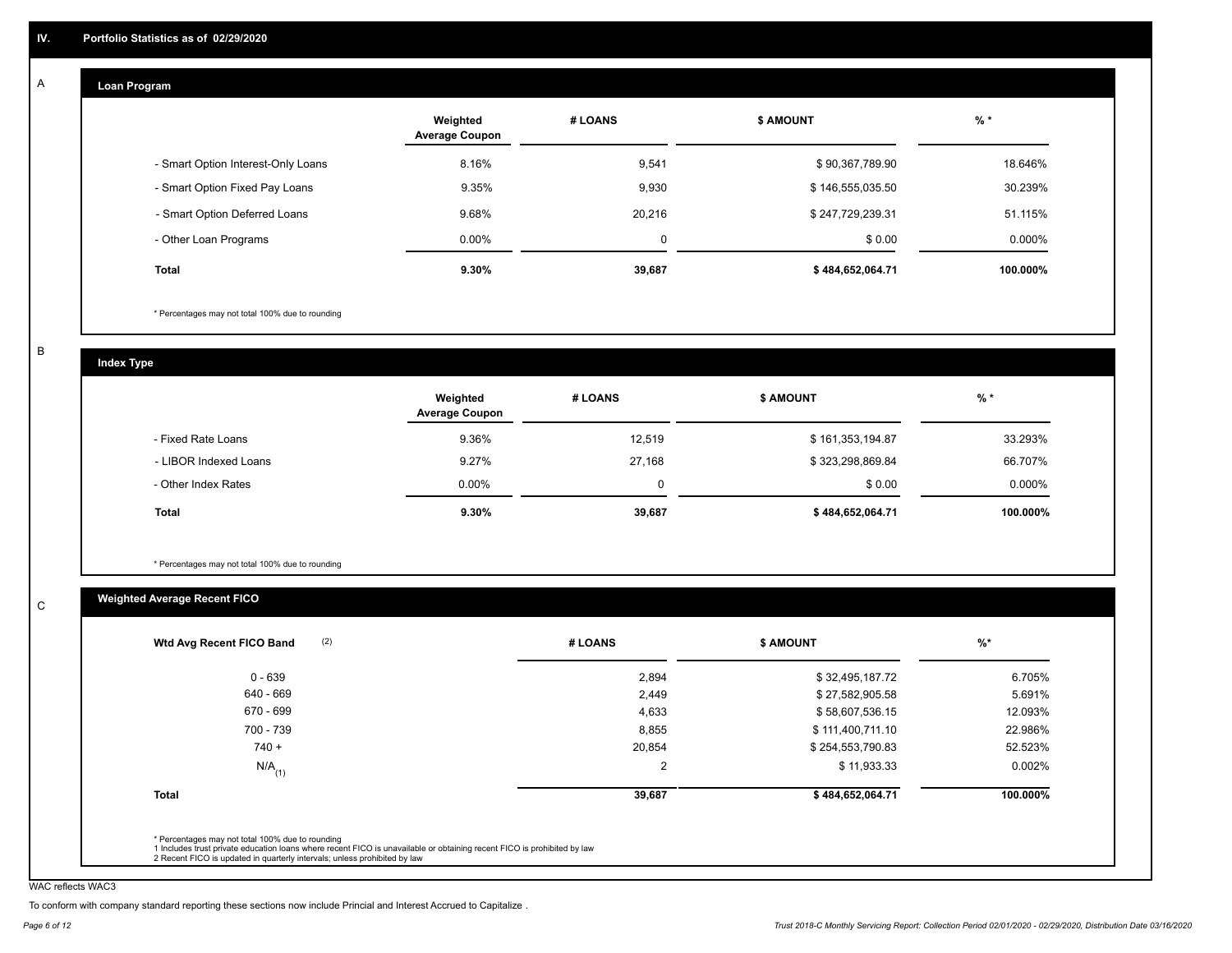| V. |       | 2018-C Reserve Account and Principal Distribution Calculations                       |                  |  |
|----|-------|--------------------------------------------------------------------------------------|------------------|--|
| Α. |       | <b>Reserve Account</b>                                                               |                  |  |
|    |       | Specified Reserve Account Balance                                                    | \$1,508,827.00   |  |
|    |       | Actual Reserve Account Balance                                                       | \$1,508,827.00   |  |
| В. |       | <b>Principal Distribution Amount</b>                                                 |                  |  |
|    | i.    | Class A Notes Outstanding                                                            | \$352,642,022.73 |  |
|    | ii.   | Pool Balance                                                                         | \$484,652,064.71 |  |
|    | iii.  | First Priority Principal Distribution Amount (i - ii)                                | \$0.00           |  |
|    | iv.   | Class A and B Notes Outstanding                                                      | \$392,642,022.73 |  |
|    | v.    | First Priority Principal Distribution Amount                                         | \$0.00           |  |
|    | vi.   | Pool Balance                                                                         | \$484,652,064.71 |  |
|    | vii.  | Specified Overcollateralization Amount                                               | \$121,163,016.18 |  |
|    | viii. | Regular Principal Distribution Amount (if (iv > 0, (iv - v) - (vi - vii))            | \$29,152,974.20  |  |
|    | ix.   | Pool Balance                                                                         | \$484,652,064.71 |  |
|    | Х.    | 10% of Initial Pool Balance                                                          | \$59,551,785.83  |  |
|    | xi.   | First Priority Principal Distribution Amount                                         | \$0.00           |  |
|    | xii.  | Regular Principal Distribution Amount                                                | \$29,152,974.20  |  |
|    | xiii. | Available Funds (after payment of waterfall items A through I)                       | \$0.00           |  |
|    |       | xiv. Additional Principal Distribution Amount (if(vi <= x,min(xiii, vi - xi - xii))) | \$0.00           |  |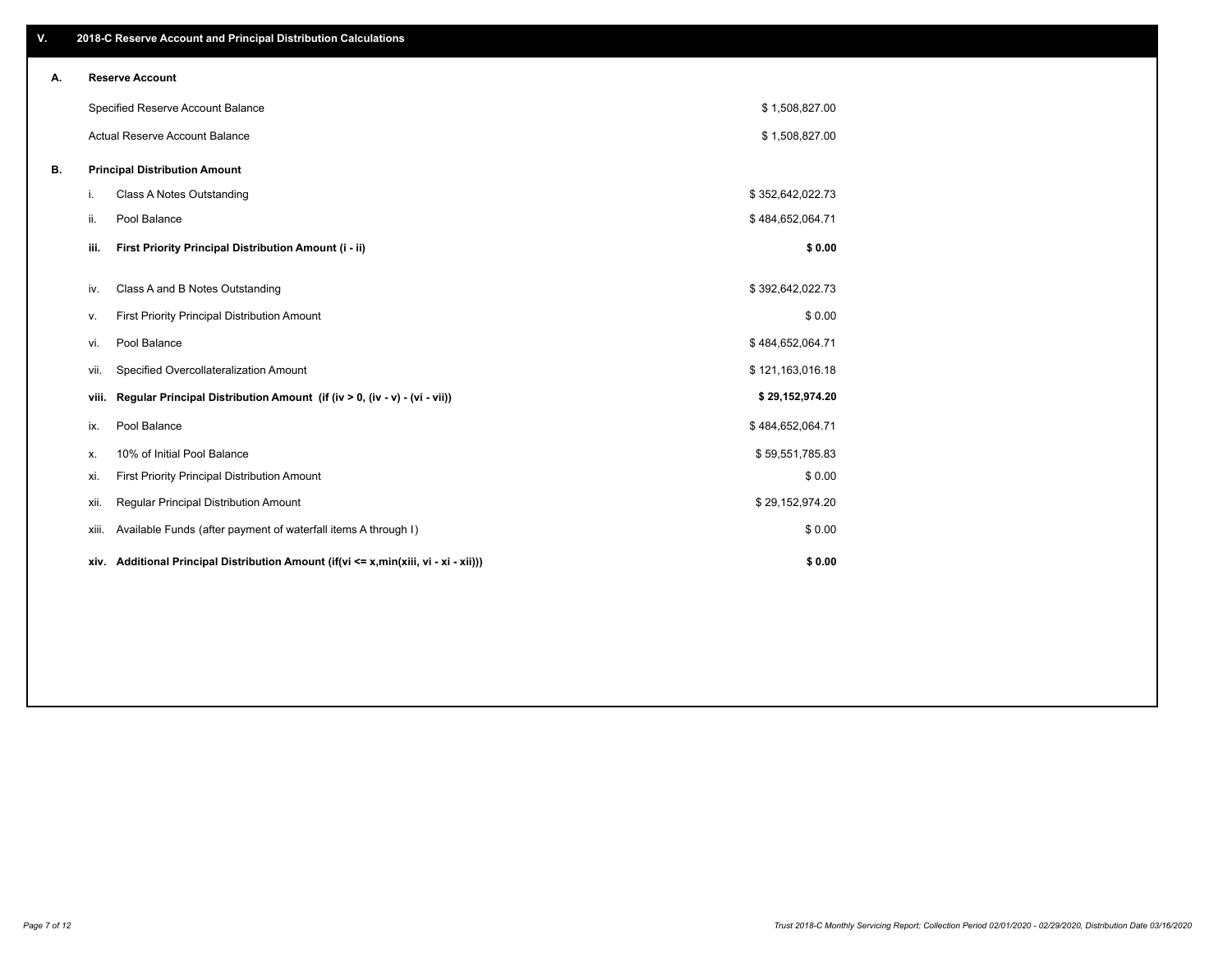|              |                                                         | Paid           | <b>Funds Balance</b> |
|--------------|---------------------------------------------------------|----------------|----------------------|
|              | <b>Total Available Funds</b>                            |                | \$10,631,865.23      |
| A            | <b>Trustee Fees</b>                                     | \$0.00         | \$10,631,865.23      |
| В            | <b>Servicing Fees</b>                                   | \$307,292.23   | \$10,324,573.00      |
| C            | i. Administration Fees                                  | \$8,333.00     | \$10,316,240.00      |
|              | ii. Unreimbursed Administrator Advances plus any Unpaid | \$0.00         | \$10,316,240.00      |
| D            | Class A Noteholders Interest Distribution Amount        | \$895,228.43   | \$9,421,011.57       |
| Е            | <b>First Priority Principal Payment</b>                 | \$0.00         | \$9,421,011.57       |
| F.           | Class B Noteholders Interest Distribution Amount        | \$133,333.33   | \$9,287,678.24       |
| G            | <b>Reinstatement Reserve Account</b>                    | \$0.00         | \$9,287,678.24       |
| H            | <b>Regular Principal Distribution</b>                   | \$9,287,678.24 | \$0.00               |
| $\mathbf{I}$ | <b>Carryover Servicing Fees</b>                         | \$0.00         | \$0.00               |
| J            | Additional Principal Distribution Amount                | \$0.00         | \$0.00               |
| Κ            | Unpaid Expenses of Trustee                              | \$0.00         | \$0.00               |
| L            | Unpaid Expenses of Administrator                        | \$0.00         | \$0.00               |
| М            | Remaining Funds to the Residual Certificateholders      | \$0.00         | \$0.00               |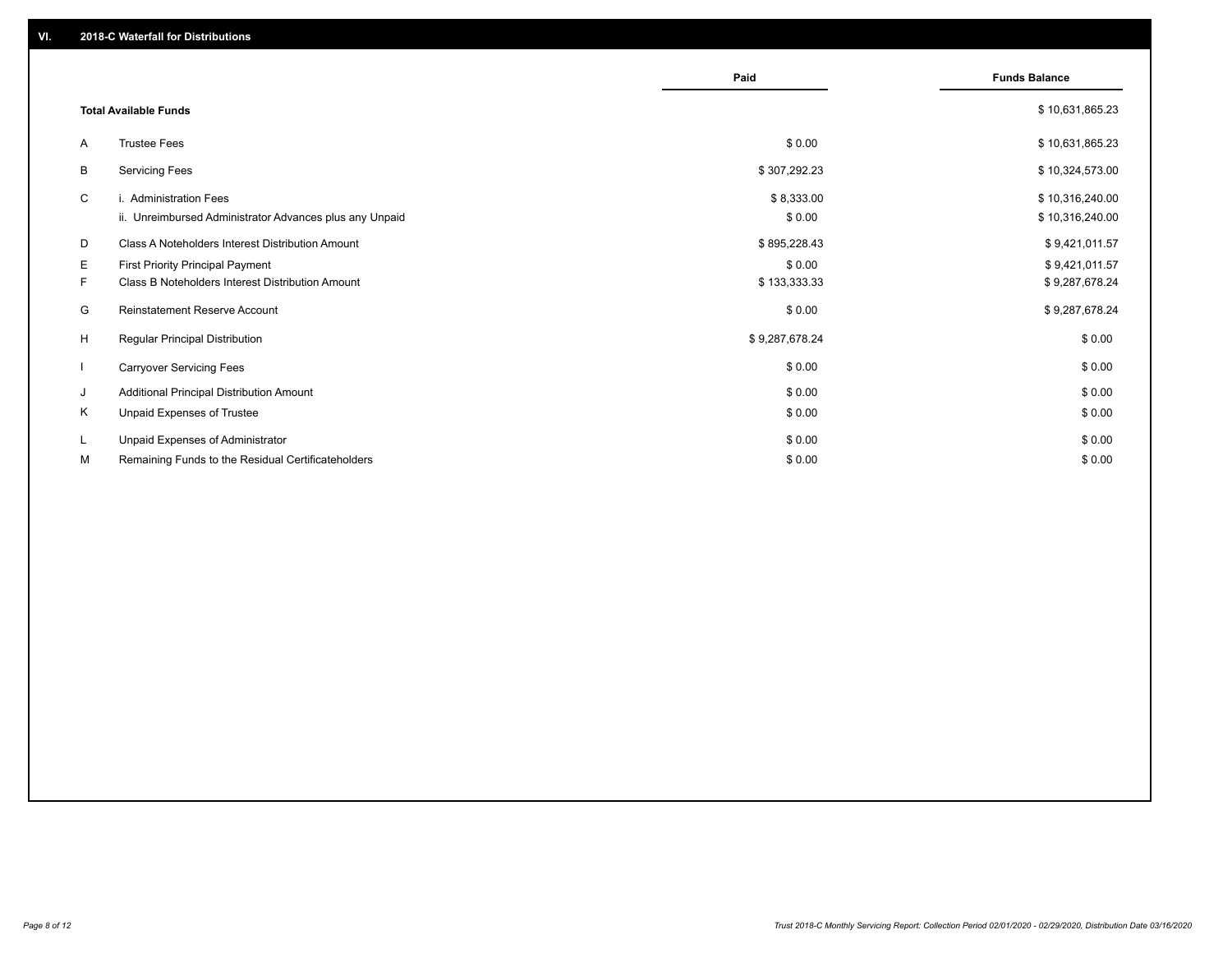| <b>Distribution Amounts</b>                                |                         |                         |                         |
|------------------------------------------------------------|-------------------------|-------------------------|-------------------------|
|                                                            | A <sub>1</sub>          | A <sub>2</sub> A        | A <sub>2</sub> B        |
| Cusip/Isin                                                 | 78449QAA5               | 78449QAB3               | 78449QAC1               |
| <b>Beginning Balance</b>                                   | \$25,642,022.73         | \$219,000,000.00        | \$108,000,000.00        |
| Index                                                      | <b>LIBOR</b>            | <b>FIXED</b>            | <b>LIBOR</b>            |
| Spread/Fixed Rate                                          | 0.30%                   | 3.63%                   | 0.75%                   |
| Record Date (Days Prior to Distribution)                   | 1 NEW YORK BUSINESS DAY | 1 NEW YORK BUSINESS DAY | 1 NEW YORK BUSINESS DAY |
| Accrual Period Begin                                       | 2/18/2020               | 2/15/2020               | 2/18/2020               |
| <b>Accrual Period End</b>                                  | 3/16/2020               | 3/15/2020               | 3/16/2020               |
| Daycount Fraction                                          | 0.07500000              | 0.08333333              | 0.07500000              |
| Interest Rate*                                             | 1.95850%                | 3.63000%                | 2.40850%                |
| <b>Accrued Interest Factor</b>                             | 0.001468875             | 0.003025000             | 0.001806375             |
| <b>Current Interest Due</b>                                | \$37,664.93             | \$662,475.00            | \$195,088.50            |
| Interest Shortfall from Prior Period Plus Accrued Interest | $\frac{1}{2}$           | $\mathcal{S}$ -         | $\mathcal{S}$ -         |
| <b>Total Interest Due</b>                                  | \$37,664.93             | \$662,475.00            | \$195,088.50            |
| <b>Interest Paid</b>                                       | \$37,664.93             | \$662,475.00            | \$195,088.50            |
| <b>Interest Shortfall</b>                                  | $\mathsf{\$}$ -         | $\mathsf{\$}$ -         | $\mathsf{\$}$ -         |
| <b>Principal Paid</b>                                      | \$9,287,678.24          | $\mathsf{\$}$ -         | $\mathsf{\$}$ -         |
| <b>Ending Principal Balance</b>                            | \$16,354,344.49         | \$219,000,000.00        | \$108,000,000.00        |
| Paydown Factor                                             | 0.052472758             | 0.000000000             | 0.000000000             |
| <b>Ending Balance Factor</b>                               | 0.092397426             | 1.000000000             | 1.000000000             |

\* Pay rates for Current Distribution. For the interest rates applicable to the next distribution date, please see https://www.salliemae.com/about/investors/data/SMBabrate.txt.

**VII. 2018-C Distributions**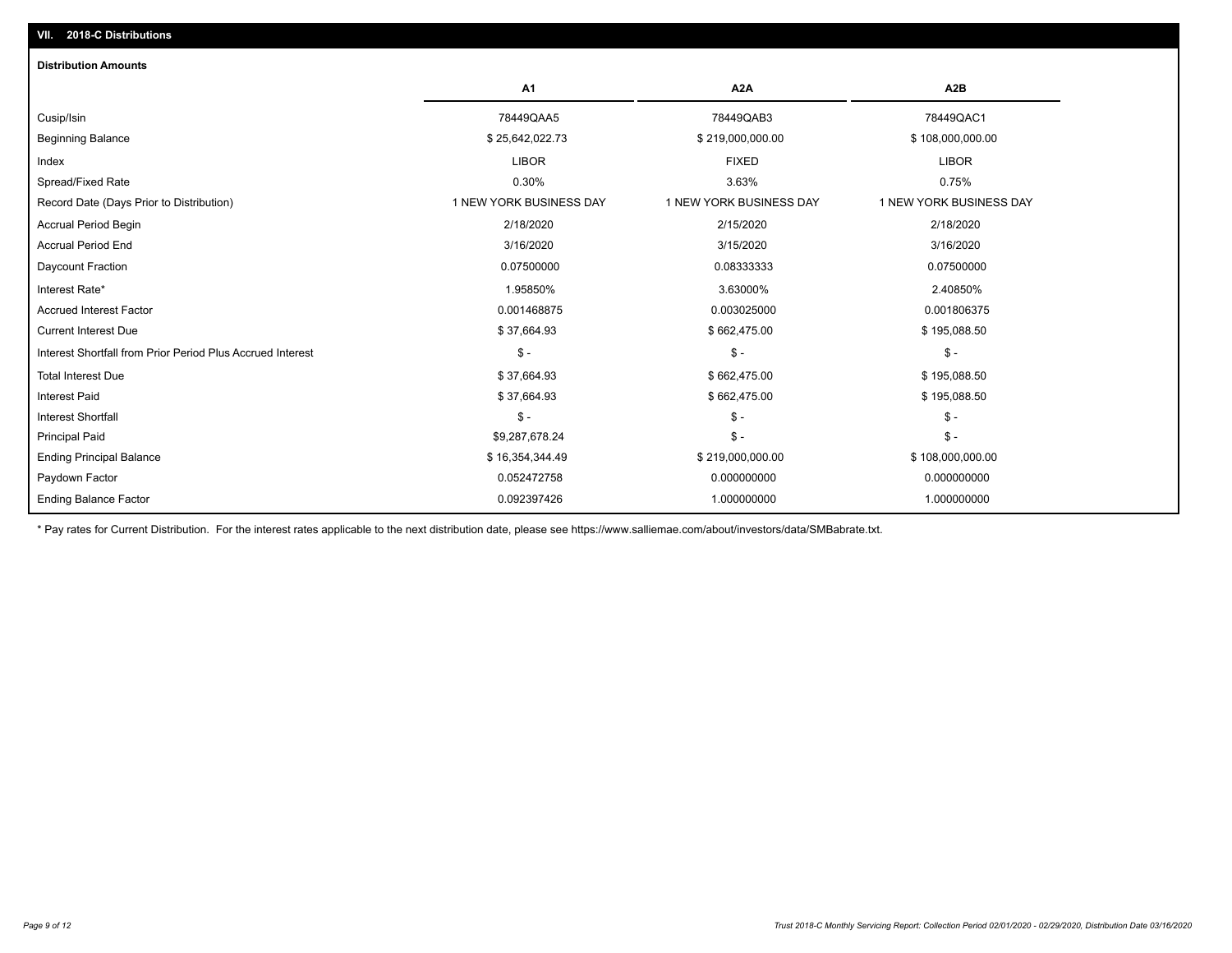| VII. 2018-C Distributions                                  |                         |
|------------------------------------------------------------|-------------------------|
| <b>Distribution Amounts</b>                                |                         |
|                                                            | В                       |
| Cusip/Isin                                                 | 78449QAD9               |
| <b>Beginning Balance</b>                                   | \$40,000,000.00         |
| Index                                                      | <b>FIXED</b>            |
| Spread/Fixed Rate                                          | 4.00%                   |
| Record Date (Days Prior to Distribution)                   | 1 NEW YORK BUSINESS DAY |
| Accrual Period Begin                                       | 2/15/2020               |
| <b>Accrual Period End</b>                                  | 3/15/2020               |
| Daycount Fraction                                          | 0.08333333              |
| Interest Rate*                                             | 4.00000%                |
| <b>Accrued Interest Factor</b>                             | 0.003333333             |
| <b>Current Interest Due</b>                                | \$133,333.33            |
| Interest Shortfall from Prior Period Plus Accrued Interest | $$ -$                   |
| <b>Total Interest Due</b>                                  | \$133,333.33            |
| <b>Interest Paid</b>                                       | \$133,333.33            |
| Interest Shortfall                                         | $\$ -                   |
| <b>Principal Paid</b>                                      | $$ -$                   |
| <b>Ending Principal Balance</b>                            | \$40,000,000.00         |
| Paydown Factor                                             | 0.000000000             |
| <b>Ending Balance Factor</b>                               | 1.000000000             |

\* Pay rates for Current Distribution. For the interest rates applicable to the next distribution date, please see https://www.salliemae.com/about/investors/data/SMBabrate.txt.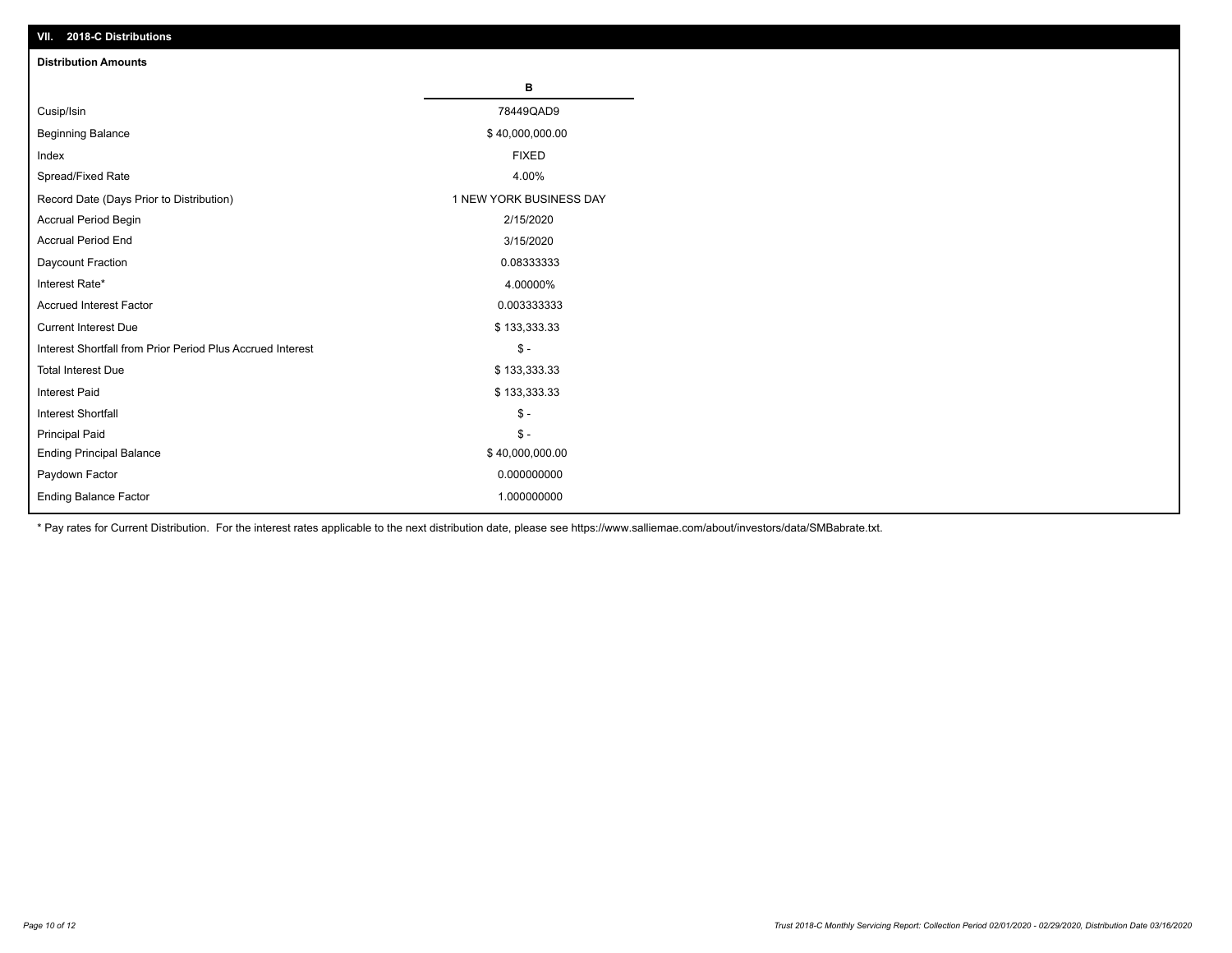#### **Since Issued Total CPR**

$$
\text{total CPR} = 1 - \left(\frac{APB}{PPB}\right)^{\left(\frac{12}{MSC}\right)}
$$

APB = Actual period-end Pool Balance PPB = Projected period-end Pool Balance assuming no prepayments and no defaults Pool Balance = Sum(Principal Balance + Interest Accrued to Capitalize Balance) MSC = Months Since Cut-Off

#### **Since-Issued Total Constant Prepayment Rate (CPR)**

Since-Issued Total CPR measures prepayments, both voluntary and involuntary, for a trust student loan pool over the life of a transaction. For each trust distribution, the actual month-end pool balance is compared against a month-end pool balance originally projected at issuance assuming no prepayments and defaults. For purposes of Since- Issued Total CPR calculations, projected period end pool balance assumes in-school status loans have up to a six month grace period before moving to repayment, grace status loans remain in grace status until their status end date and then to move to full principal and interest repayment, loans subject to interim interest or fixed payments during their in-school and grace period continue paying interim interest or fixed payments until full principal and interest repayment begins, all other trust loans are in full principal and interest repayment status, and that no trust loan in full principal and interest repayment moves from full principal and interest repayment status to any other status.

#### **Weighted Average Coupon**

*WAC1 = APB* ((*CIR*)\*(*APB*))

*WAC2 = APB*  $\frac{((APCL)^{*}(APB))}{APB}$  wac<sub>3</sub> =  $\frac{((ACTL)^{*}(A)P}{APB}$ 



APB = Actual period-end Pool Balance

CIR = Average of the Contractual Interest Rate (1)

APCL = Average of the Applicable Interest Rate (2)

ACTL = Average of the Actual Interest Rate (3)

#### **Weighted Average Coupon (WAC)**

(1) Contractual Interest Rate represents the interest rate indicated in the Promissory Note

(2) Appliclable Interest Rate represents the interest rate after rate reductions, if applicable, are applied

(3) Actual Interest Rate represents the interest rate when borrower incentive programs and rate reductions, if applicable, are applied